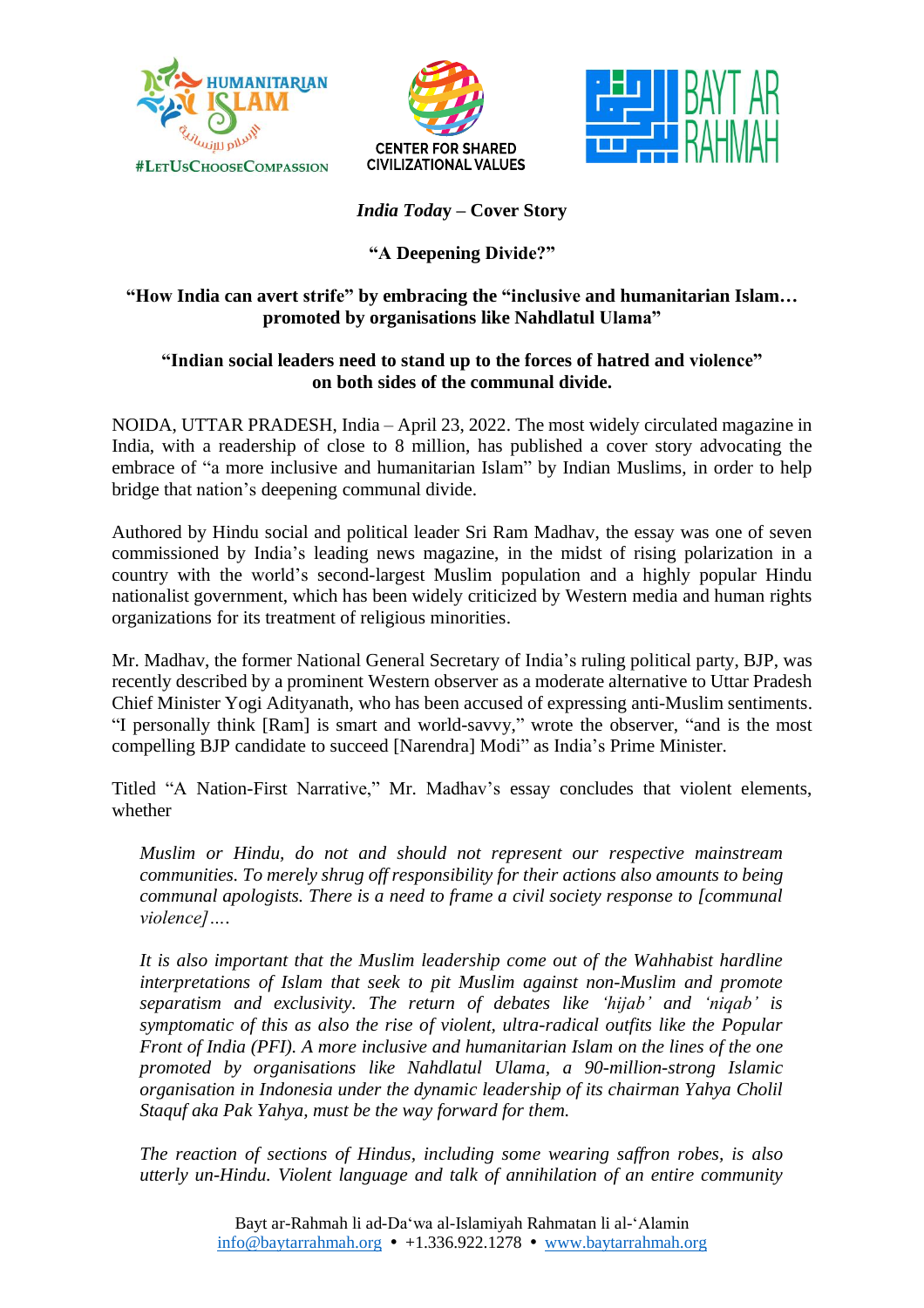*smack of their attempt at semitisation of Hinduism. It is pertinent to note that mainstream Hindu organisations like the RSS have distanced themselves and disapproved of such rants.*

*Talk of polarisation may be premature but the Indian social leadership needs to stand up to the forces of hatred and violence by invoking peace, inclusivity and a nation-first narrative. India's narrative of the decade should be "it's the economy, stupid!" The onus lies on all of us.*

\_\_\_\_\_\_\_\_\_\_\_\_\_\_\_\_\_\_\_\_\_\_\_\_\_\_\_\_\_\_\_\_\_\_\_\_\_\_\_\_\_\_\_\_\_\_\_\_





### **A Nation-First Narrative**

**Communalism will hurt India's prospects, but the exaggerated portrayal of it by the Opposition will hurt us more. Right now, we need the political discourse to singlemindedly focus on the economy**

In the 1980s, Deng Xiaoping, the then supreme leader of the Chinese Communist Party (CCP), decided to focus exclusively on economic development. He realised that for the China dream to come true, the economy, shattered by Mao's decades of defective policies, must be reinvigorated.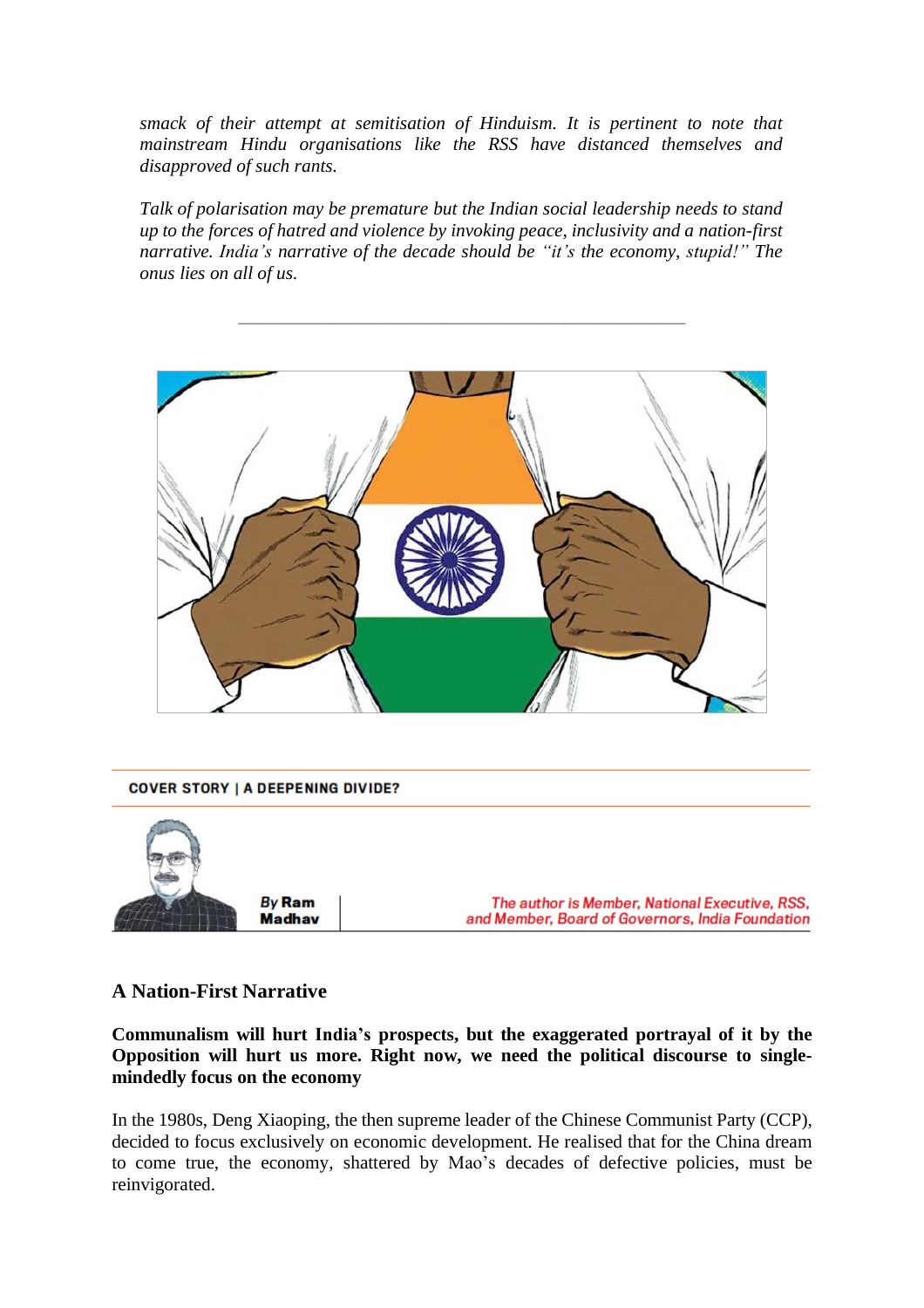The decade saw rapid economic growth and infrastructure development in the country. Foreign investors and technologies were invited into China. When his own colleagues in the party protested, accusing him of promoting capitalist policies, Deng shut them off with the retort that he didn't care about "the colour of the cat as long as it is catching the mice". This ruthless pragmatism, and the courage to set ideologies aside for the larger national good, has helped China reach where it is today.

The developing world is now debating these issues. As James Carville, the campaign strategist for Bill Clinton, quipped in 1992, "It's the economy, stupid." Countries are catching on to Carville's economic mantra, sidestepping ideological hamstrings. Whoever visited the Saudi Arabia pavilion at the recently concluded Expo 2020 Dubai will vouch for the progressive and ultramodern presentation of the mothership of orthodox Islam. Live images of surging race cars with Saudi women at the wheels left every visitor fascinated and flabbergasted. The same is the case with countries in Asia and Africa.

But, sadly, here we are, debating about communal polarisation. Leaders of the Opposition are writing op-eds as if in India, at every street corner, Hindus and Muslims have crossed swords. It may suit the political narrative for some, but it will certainly hurt the country's global narrative at a time when the leadership is steadfastly pursuing an agenda of growth and prosperity for every Indian. No other leadership appreciates this imperative better than the present one. The 2020s will be to India what the 1980s were to China. A decade of singleminded focus on the economy could unleash the country's latent potential and catapult it into the club of developed nations.

Pundits pointing fingers at the central government or some Hindu organisations for this perceived polarisation have a sinister agenda—they want to divert the national discourse by dragging the prime minister's name into it. But the actions of the government speak for its inclusive and development-for-all approach.

Communalism will hurt India's prospects, but the exaggerated portrayal of it will hurt us more. Is the 1.3 billion-strong Indian society really polarised? Should some fringe elements be elevated to the status of 'makers of the national narrative' for a vast country like ours? Isn't it tantamount to, say, calling the entire American society racist just because some truly reprehensible incidents of racial violence happened there?

India's communal problem is centuries old and it continues to erupt occasionally. This may be a kind of whataboutery, but isn't it hubristic on the part of some political leaders to pretentiously argue and take the moral high ground when their own cupboards are filled with horrific skeletons from communal orgies?

#### **THE TALK OF POLARISATION MAY BE PREMATURE. INDIAN SOCIAL LEADERS NEED TO STAND UP TO THE FORCES OF HATRED AND VIOLENCE**

This is not to undermine the potential threat that communal elements pose to India's national fabric. We paid a heavy price for it at the time of Independence, the Amrit Mahotsav of which is being celebrated now. These elements, be it Muslim or Hindu, do not and should not